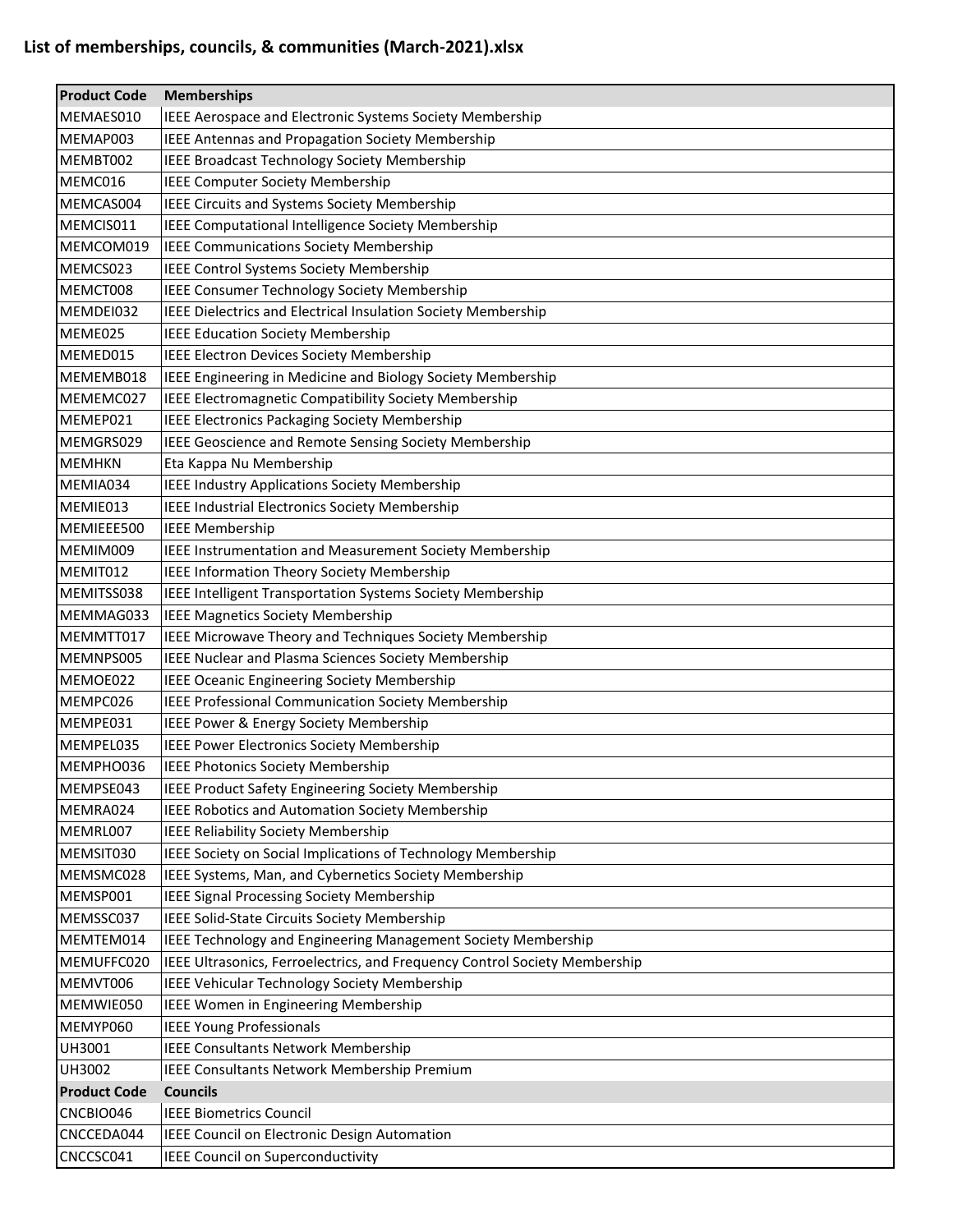| CNCNANO042 | <b>IEEE Nanotechnology Council</b> |
|------------|------------------------------------|
| CNCRFID741 | <b>IEEE Council on RFID</b>        |
| CNCSEN039  | <b>ILEEE Sensors Council</b>       |
| CNCSYS045  | IIEEE Systems Council              |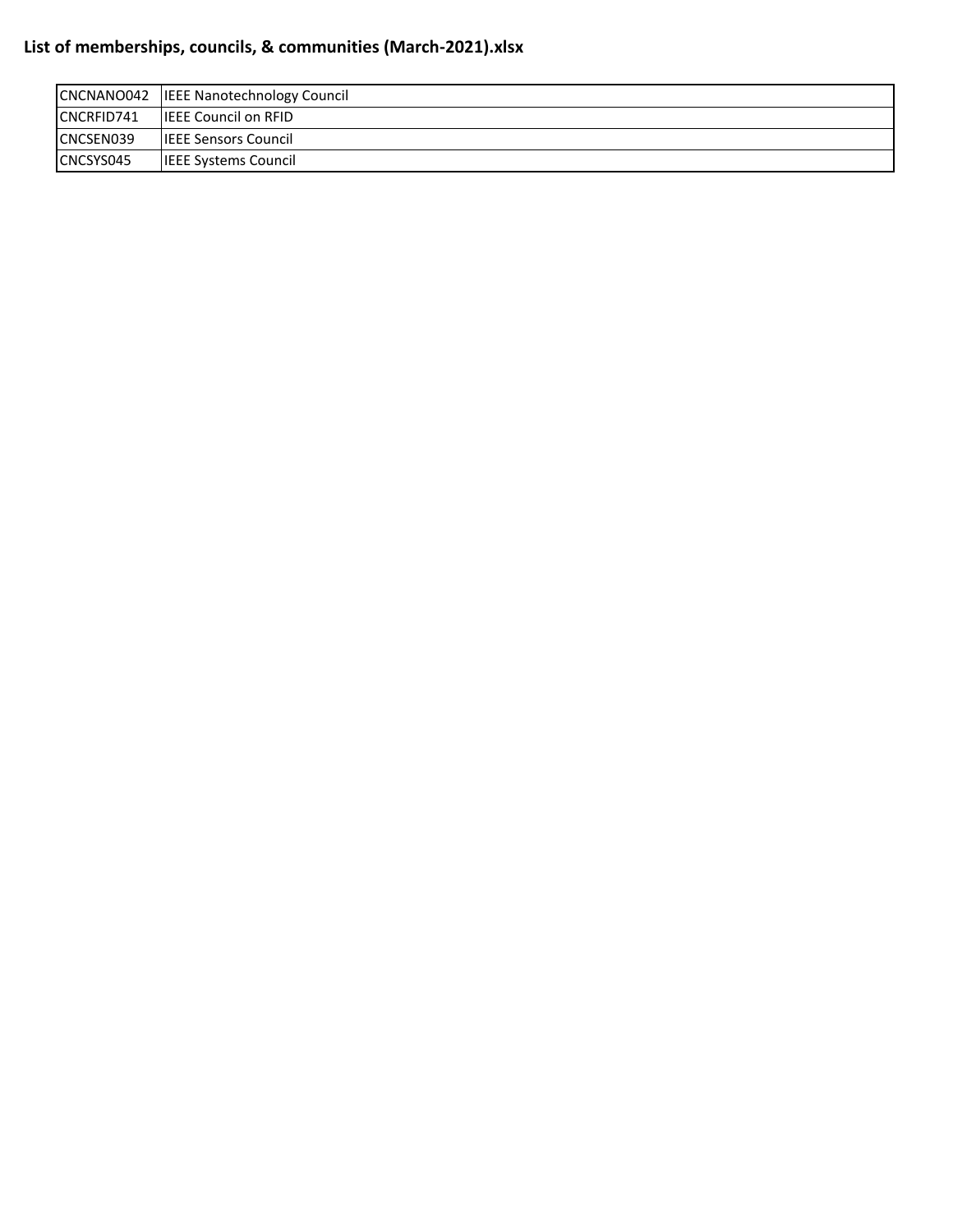| <b>Product Code</b> | <b>IEEE Technical Communities</b>                                                                    |
|---------------------|------------------------------------------------------------------------------------------------------|
| CMYBD766            | <b>IEEE Big Data Community</b>                                                                       |
| CMYBLK776           | <b>IEEE Blockchain Community</b>                                                                     |
| CMYBC771            | <b>IEEE Brain Community</b>                                                                          |
| CMYCC738            | <b>IEEE Cloud Computing Community</b>                                                                |
| CMYCBS767           | <b>IEEE Cybersecurity Community</b>                                                                  |
| CMYDS770            | <b>IEEE Digital Reality Community</b>                                                                |
| CMYENT769           | <b>IEEE Entrepreneurship Exchange Community</b>                                                      |
| CMYEE797            | <b>IEEE Environmental Engineering Community</b>                                                      |
| <b>CMY5G772</b>     | <b>IEEE Future Networks Community</b>                                                                |
| CMYEO742            | IEEE Global Earth Observing System of Systems Community                                              |
| CMYIRDS799          | IEEE International Roadmap for Devices and Systems Community                                         |
| CMYIOT736           | IEEE Internet of Things Community                                                                    |
| CMYIITP768          | <b>IEEE Internet Technology Policy Community</b>                                                     |
| CMYLS737            | <b>IEEE Life Sciences Community</b>                                                                  |
| CMYMEM798           | IEEE Micro Electro Mechanical Systems Technical Community                                            |
| CMYQI800            | <b>IEEE Quantum Community</b>                                                                        |
| CMYRC763            | <b>IEEE Rebooting Computing Community</b>                                                            |
| <b>MEMSIGHT</b>     | <b>IEEE SIGHT</b>                                                                                    |
| CMYSC764            | <b>IEEE Smart Cities Community</b>                                                                   |
| CMYSG735            | <b>IEEE Smart Grid Community</b>                                                                     |
| CMYSDN765           | <b>IEEE Software Defined Networks Community</b>                                                      |
| CMYGICT739          | IEEE Sustainable ICT Community                                                                       |
| CMYSAS782           | <b>IEEE Symbiotic Autonomous Systems Community</b>                                                   |
| CMYTETH775          | TechEthics Community, IEEE                                                                           |
| CMYEV740            | <b>IEEE Transportation Electrification Community</b>                                                 |
| <b>Product Code</b> | <b>Society Technical Communities</b>                                                                 |
| CMYBHI795           | IEEE Engineering in Medicine & Biology Society Technical Comm on Biomedical & Health Informatics     |
| CMYBII793           | IEEE Engineering in Medicine & Biology Society Tech Comm on Biomedical Imaging & Image Processing    |
| CMYBNB792           | IEEE Engineering in Medicine and Biology Society Technical Committee on Bionanotechnology & BioMEMS  |
| CMYBSP786           | IEEE Engineering in Medicine and Biology Society Technical Committee on Biomedical Signal Processing |
| CMYTCB790           | IEEE Engineering in Medicine and Biology Society Technical Committee on BioRobotics                  |
| CMYCPS791           | IEEE Engineering in Medicine and Biology Society Technical Committee on Cardio-Pulmonary Systems     |
| CMYTCN788           | IEEE Engineering in Medicine and Biology Society Technical Committee on Neuroengineering             |
| CMYTCS787           | IEEE Engineering in Medicine and Biology Society Technical Committee on Standards                    |
| CMYTST789           | IEEE Engineering in Medicine & Biology Society Technical Comm on Therapeutic Systems & Technologies  |
| CMYTEH796           | IEEE EMB Society Tech Comm on Translational Engineering & Healthcare Innovations                     |
| CMYWBS794           | IEEE Engineering in Medicine & Biology Society Tech Comm on Wearable Biomedical Sensors and Systems  |
|                     |                                                                                                      |
| CMYDAIM805          | IEEE Oceanic Engineering Society Technology Committee on Data Analytics, Integration and Modeling    |
| CMYORS807           | IEEE Oceanic Engineering Society Technology Committee on Ocean Remote Sensing                        |
| CMYPO809            | IEEE Oceanic Engineering Society Technology Committee on Polar Oceans                                |
| CMYSTC810           | IEEE Oceanic Engineering Society Technology Committee on Standards                                   |
| CMYUA812            | IEEE Oceanic Engineering Society Technology Committee on Underwater Acoustics                        |
| CMYAP960            | IEEE Power Electronics Society Technical Committee on Aerospace Power                                |
| CMYETS953           | IEEE Power Electronics Society Technical Committee on Electrical Transportation Systems              |
| CMYCV769            | IEEE Vehicular Technology Society Technical Community on Connected Vehicles                          |
| <b>Product Code</b> | <b>Computer Society Technical Communities</b>                                                        |
| CMYBLK784           | IEEE Computer Society Special Technical Community on Blockchain                                      |
| CMYDC783            | IEEE Computer Society Special Technical Community on Dew Computing                                   |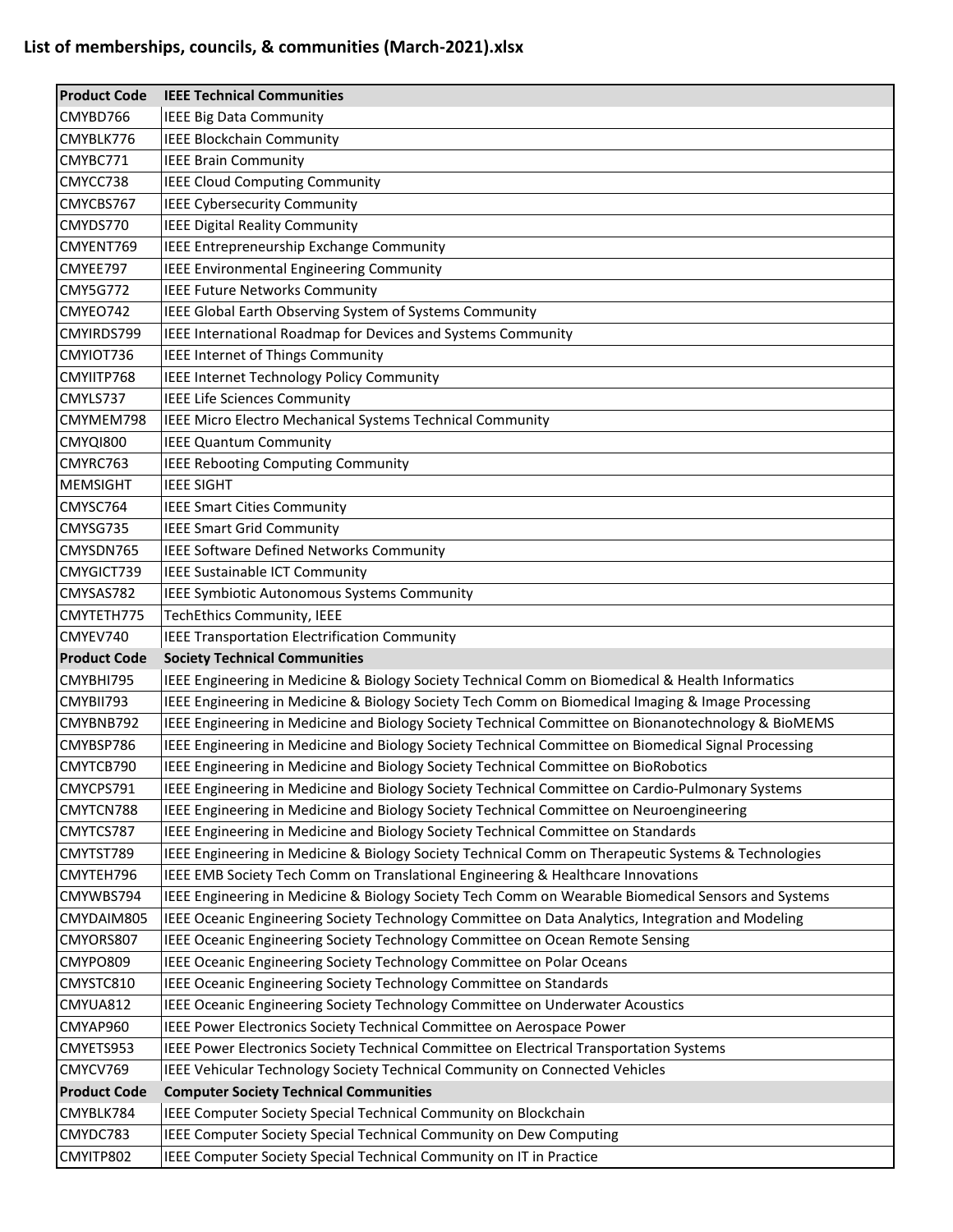| CMYRSS797            | IEEE CS Special Tech Community on Reliable, Safe, Secure and Time Deterministic Intelligent Systems                                                           |
|----------------------|---------------------------------------------------------------------------------------------------------------------------------------------------------------|
| CMYSCC801            | IEEE Computer Society Special Technical Community on Smart and Circular Cities                                                                                |
| CMYNS734             | IEEE Computer Society Task Force on Network Science                                                                                                           |
| CMYTFRC733           | IEEE Computer Society Task Force on Rebooting Computing                                                                                                       |
| CMYAAS702            | IEEE Computer Society Technical Committee on Autonomous and Autonomic Systems                                                                                 |
| CMYBIS703            | IEEE Computer Society Technical Committee on Business Informatics and Systems                                                                                 |
| CMYCLD746            | IEEE Computer Society Technical Committee on Cloud Computing                                                                                                  |
| CMYCX707             | IEEE Computer Society Technical Committee on Complexity in Computing                                                                                          |
| CMYCLS706            | IEEE Computer Society Technical Committee on Computational Life Sciences                                                                                      |
| CMYCA704             | IEEE Computer Society Technical Committee on Computer Architecture                                                                                            |
| CMYCC705             | IEEE Computer Society Technical Committee on Computer Communications                                                                                          |
| CMYDE709             | IEEE Computer Society Technical Committee on Data Engineering                                                                                                 |
| CMYFT713             | IEEE Computer Society Technical Committee on Dependable Computing and Fault Tolerance                                                                         |
| CMYDA708             | IEEE Computer Society Technical Committee on Design Automation                                                                                                |
| CMYDL710             | IEEE Computer Society Technical Committee on Digital Libraries                                                                                                |
| CMYDP711             | IEEE Computer Society Technical Committee on Distributed Processing                                                                                           |
| CMYII715             | IEEE Computer Society Technical Committee on Intelligent Informatics                                                                                          |
| CMYLT716             | IEEE Computer Society Technical Committee on Learning Technology                                                                                              |
| CMYMS720             | IEEE Computer Society Technical Committee on Mass Storage Systems                                                                                             |
| CMYMF718             | IEEE Computer Society Technical Committee on Mathematical Foundations of Computing                                                                            |
| CMYMM719             | IEEE Computer Society Technical Committee on Microprocessors and Microcomputers                                                                               |
| CMYUARC730           | IEEE Computer Society Technical Committee on Microprogramming and Microarchitecture                                                                           |
| CMYMC717             | IEEE Computer Society Technical Committee on Multimedia Computing                                                                                             |
| CMYMVL721            | IEEE Computer Society Technical Committee on Multiple-Valued Logic                                                                                            |
| CMYPP723             | IEEE Computer Society Technical Committee on Parallel Processing                                                                                              |
|                      |                                                                                                                                                               |
| CMYPAMI722           | IEEE Computer Society Technical Committee on Pattern Analysis and Machine Intelligence                                                                        |
| CMYRTS724            | IEEE Computer Society Technical Committee on Real-Time Systems                                                                                                |
| CMYSC724             | IEEE Computer Society Technical Committee on Scalable Computing                                                                                               |
| CMYSP728             | IEEE Computer Society Technical Committee on Security and Privacy                                                                                             |
| CMYSEM726            | IEEE Computer Society Technical Committee on Semantic Computing                                                                                               |
| CMYSVC729            | IEEE Computer Society Technical Committee on Services Computing                                                                                               |
| CMYSIM727            | IEEE Computer Society Technical Committee on Simulation                                                                                                       |
| CMYECBS712           | IEEE Computer Society Technical Committee on the Engineering of Computer-Based Systems                                                                        |
| <b>CMYI714</b>       | IEEE Computer Society Technical Committee on the Internet                                                                                                     |
| CMYVG731             | IEEE Computer Society Technical Committee on Visualization and Graphics                                                                                       |
| CMYVLSI732           | IEEE Computer Society Technical Committee on VLSI                                                                                                             |
| CMYWIS733            | IEEE Computer Society Technical Committee on Wearable Information Systems                                                                                     |
| CMYADT785            | IEEE Computer Society Technical Community on Autonomous Driving Technologies                                                                                  |
| CMYBD744             | IEEE Computer Society Technical Community on Big Data                                                                                                         |
| CMYBP745             | IEEE Computer Society Technical Community on Broadening Participation                                                                                         |
| CMYCS780             | IEEE Computer Society Technical Community on Cyber Security                                                                                                   |
| CMYED748             | IEEE Computer Society Technical Community on Education                                                                                                        |
| CMYEGOV747           | IEEE Computer Society Technical Community on e-Government                                                                                                     |
| CMYEA778             | IEEE Computer Society Technical Community on Enterprise Architecture                                                                                          |
| CMYHAP750            | IEEE Computer Society Technical Community on Haptics                                                                                                          |
| CMYIPP751            | IEEE Computer Society Technical Community on Informing Public Policy                                                                                          |
| CMYIOE779            | IEEE Computer Society Technical Community on Internet of Everything                                                                                           |
| CMYMC754             | IEEE Computer Society Technical Community on Multicore                                                                                                        |
| CMYOS755<br>CMYPM781 | IEEE Computer Society Technical Community on Operating Systems<br>IEEE Computer Society Technical Community on Parallel Model and System: DataFlow and Beyond |